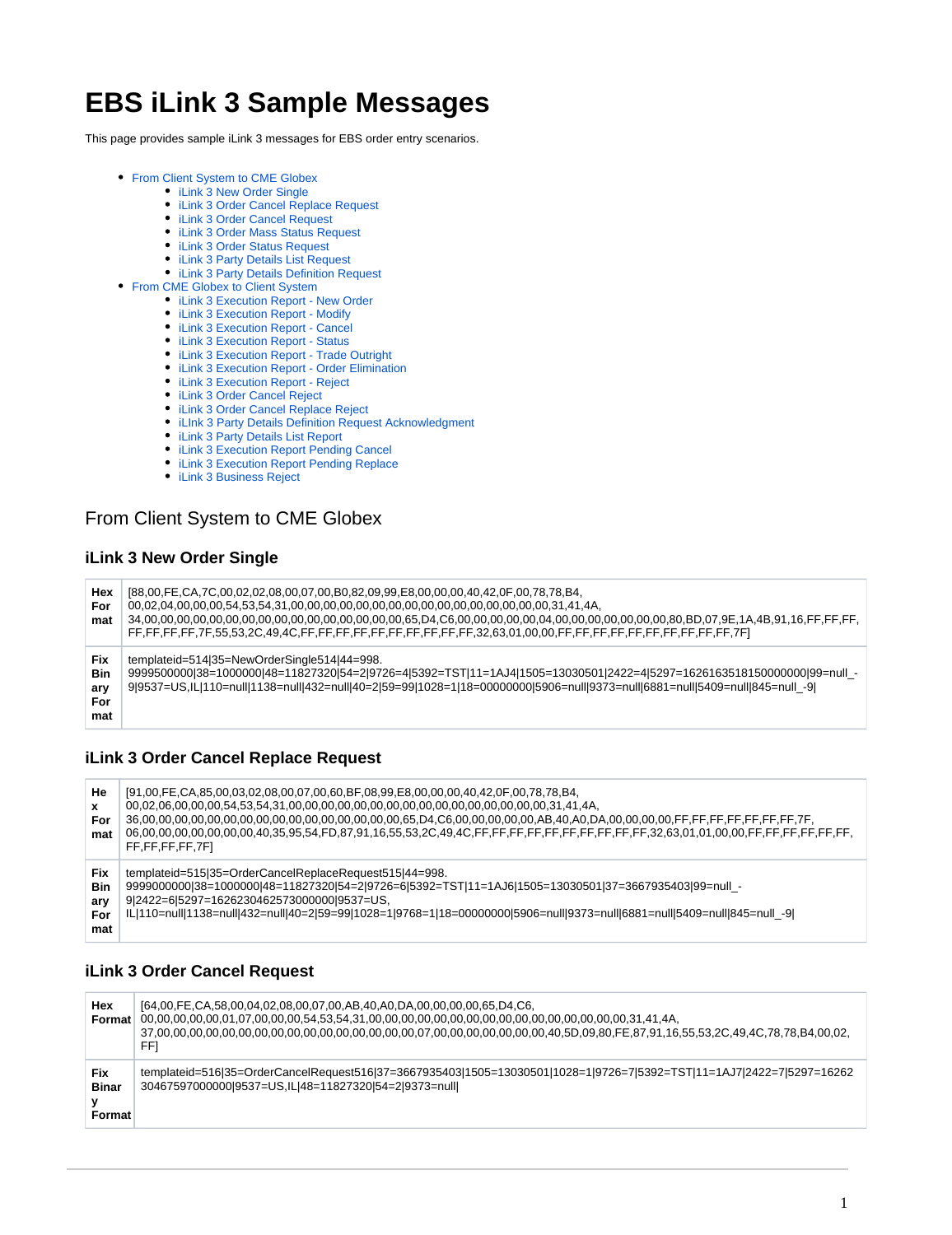### **iLink 3 Order Mass Status Request**

| Hex<br>Format                         | [50.00.FE.CA.44.00.12.02.08.00.07.00.65.D4.C6.00.00.00.00.00.40.E2.01.00.00.00.00.00.01.0A<br>FF,FF,FF,7F,64,FF,FF,261                                                                            |
|---------------------------------------|---------------------------------------------------------------------------------------------------------------------------------------------------------------------------------------------------|
| <b>Fix</b><br><b>Binary</b><br>Format | templateid=530 35=OrderMassStatusRequest530 1505=13030501 584=123456 1028=1 9726=10 5392=TST 5297=1626231179607000<br>000 1151= 0537 = US, IL 48 = null 585 = 100 5000 = null 59 = null 1300 = 38 |

#### <span id="page-1-0"></span>**iLink 3 Order Status Request**

| Hex<br>Format                  | [4A,00,FE,CA,3E,00,15,02,08,00,07,00,65,D4,C6,00,00,00,00,00,00,40,E2,<br>1B, A3, 88, 91, 16, 55, 53, 2C, 49, 4C                               |
|--------------------------------|------------------------------------------------------------------------------------------------------------------------------------------------|
| Fix<br><b>Binary</b><br>Format | templateid=533 35=OrderStatusRequest533 1505=13030501 790=123456 1028=1 9726=9 5392=TST 37=3667942168 5297=1626231<br>174586000000l9537=US,ILI |

#### <span id="page-1-1"></span>**iLink 3 Party Details List Request**

| <b>Hex Format</b> | B8,C9,00,00,00,00,00,43,E8,03]                                                                                   |
|-------------------|------------------------------------------------------------------------------------------------------------------|
| <b>Fix Binary</b> | templateid=537 35=PartyDetailsListRequest537 1505=13220033 5297=1626231633612000000 9726=4 453=1 448=13220028 44 |
| Format            | 7=Cl452=1000l                                                                                                    |

### <span id="page-1-2"></span>**iLink 3 Party Details Definition Request**

| н<br>Ω<br>m<br>at       | [E7,00,FE,CA,93,00,06,02,08,00,07,00,BC,B8,C9,00,00,00,00,00,C0,F2,E8,D0,0C,                                                                                                                                                                                                                                         |
|-------------------------|----------------------------------------------------------------------------------------------------------------------------------------------------------------------------------------------------------------------------------------------------------------------------------------------------------------------|
| ix<br>в<br>Ω<br>m<br>at | templateid=518 35=PartyDetailsDefinitionRequest518 1505=13220028 5297=1626231628595000000 1324=A 9726=3 5149= 1731= 2362=null<br>9708=null 582=4 1816=0 8000=null 819=null 1598=null 1031=Y 5290=12345 36023=12345 1676=1 1671=3 1691=TST1 1692=C 1693=1 169<br>1=KENEBSCGW 1692=C 1693=24 1691=CSET 1692=C 1693=118 |

# <span id="page-1-3"></span>From CME Globex to Client System

### <span id="page-1-4"></span>**iLink 3 Execution Report - New Order**

| н. | [E5,00,FE,CA,D9,00,0A,02,08,00,07,00,09,00,00,00,FA,FC,54,98,7A,01,00,00,33,36,38,33,3A, |
|----|------------------------------------------------------------------------------------------|
| е  |                                                                                          |
|    |                                                                                          |
|    |                                                                                          |
| O  |                                                                                          |
|    |                                                                                          |
| m  |                                                                                          |
| at |                                                                                          |
|    |                                                                                          |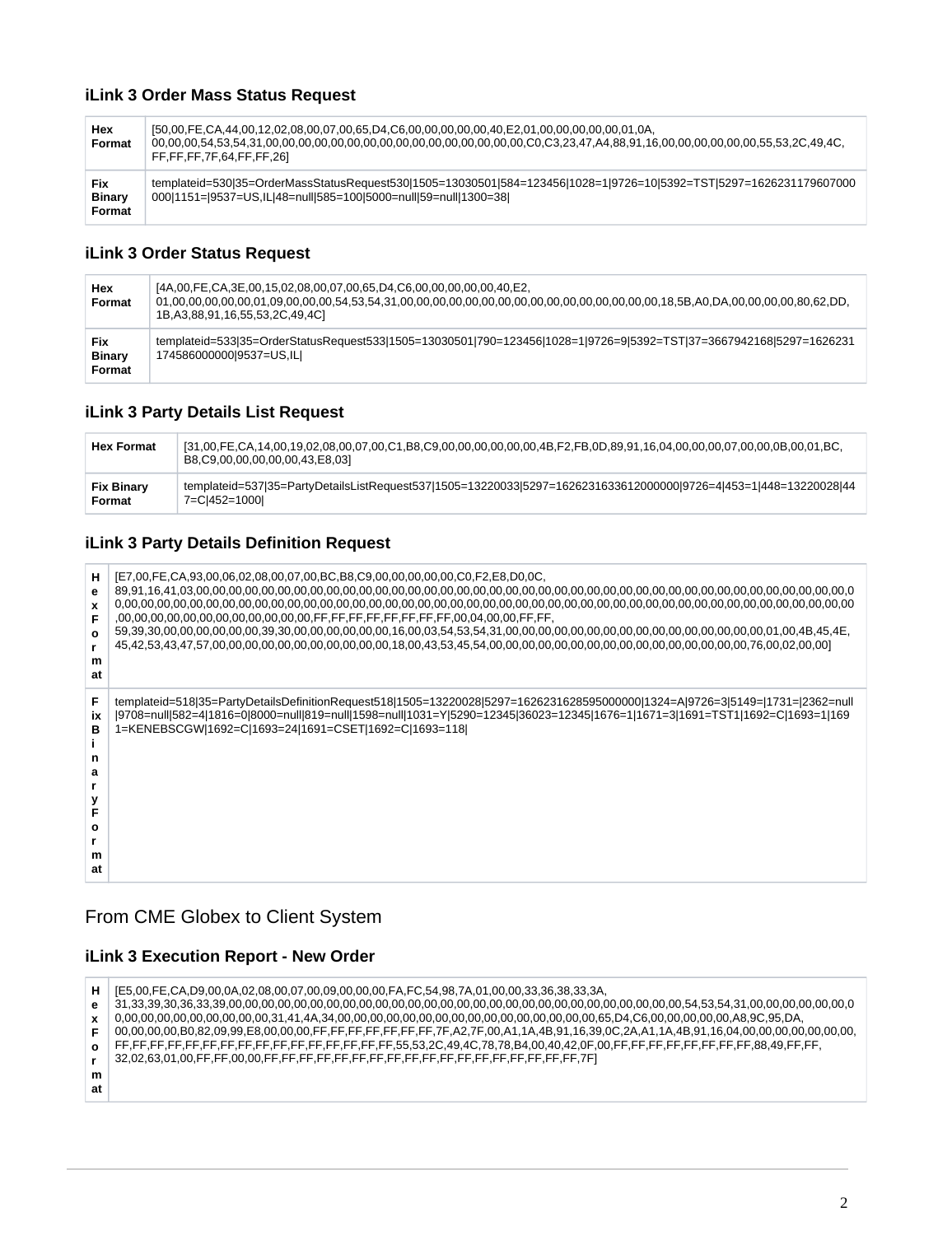

#### <span id="page-2-0"></span>**iLink 3 Execution Report - Modify**

| н                                       | [ED,00,FE,CA,E1,00,13,02,08,00,07,00,0C,00,00,00,FA,FC,54,98,7A,01,00,00,33,36,38,33,3A,                                                                                                                                                                                                                                                                                                                                                                                                 |
|-----------------------------------------|------------------------------------------------------------------------------------------------------------------------------------------------------------------------------------------------------------------------------------------------------------------------------------------------------------------------------------------------------------------------------------------------------------------------------------------------------------------------------------------|
| е                                       |                                                                                                                                                                                                                                                                                                                                                                                                                                                                                          |
| x                                       |                                                                                                                                                                                                                                                                                                                                                                                                                                                                                          |
| O                                       |                                                                                                                                                                                                                                                                                                                                                                                                                                                                                          |
| m                                       |                                                                                                                                                                                                                                                                                                                                                                                                                                                                                          |
| at                                      |                                                                                                                                                                                                                                                                                                                                                                                                                                                                                          |
| F<br>ix<br>R.<br>n<br>a<br>Ω<br>m<br>at | templateid=531 35=ExecutionReportModify531 9726=12 39001=1626053344506 17=3683:<br>2454500 5392=TST 11=1AJ6 1505=13030501 37=3667935403 44=998.999900000 99=null -<br>9 60=1626230462600930415 5297=1626230462606917377 2422=6 548=null 961=null 9537=US,<br>IL 48=11827320 38=1000000 14=0 151=1000000 110=null 1138=null 432=18824 5904=null 39=5 150=5 40=2 54=2 59=99 1028=1 9765=0 95<br>53=null 549=null 18=00000000 5906=null 9373=null 6881=null 5409=null 7552=null 845=null_-9 |

#### <span id="page-2-1"></span>**iLink 3 Execution Report - Cancel**

| н                                      | [EA.00,FE,CA,DE,00,16,02,08,00,07,00,0D,00,00,00,FA,FC,54,98,7A,01,00,00,33,36,38,33,3A,                                                                                                                                                                                                                                                                                                                                                                                              |
|----------------------------------------|---------------------------------------------------------------------------------------------------------------------------------------------------------------------------------------------------------------------------------------------------------------------------------------------------------------------------------------------------------------------------------------------------------------------------------------------------------------------------------------|
| е                                      |                                                                                                                                                                                                                                                                                                                                                                                                                                                                                       |
| x                                      |                                                                                                                                                                                                                                                                                                                                                                                                                                                                                       |
| O                                      |                                                                                                                                                                                                                                                                                                                                                                                                                                                                                       |
| m                                      |                                                                                                                                                                                                                                                                                                                                                                                                                                                                                       |
| at                                     |                                                                                                                                                                                                                                                                                                                                                                                                                                                                                       |
| F<br>ix<br>в<br>n<br>a<br>o<br>m<br>at | templateid=534 35=ExecutionReportCancel534 9726=13 39001=1626053344506 17=3683:<br>2454574 5392=TST 11=1AJ7 1505=13030501 37=3667935403 44=998.999900000 99=null_-<br>9 60=1626230467623048196 5297=1626230467627329462 2422=7 548=null 961=null 9537=US,<br>IL 48=11827320 38=1000000 14=0 110=null 1138=null 432=18824 5904=null 39=4 150=4 40=2 54=2 59=99 1028=1 9765=0 9553=null 378=n<br>ull 549=null 18=00000000 5906=null 9373=null 6881=null 5409=null 7552=null 845=null_-9 |

#### <span id="page-2-2"></span>**iLink 3 Execution Report - Status**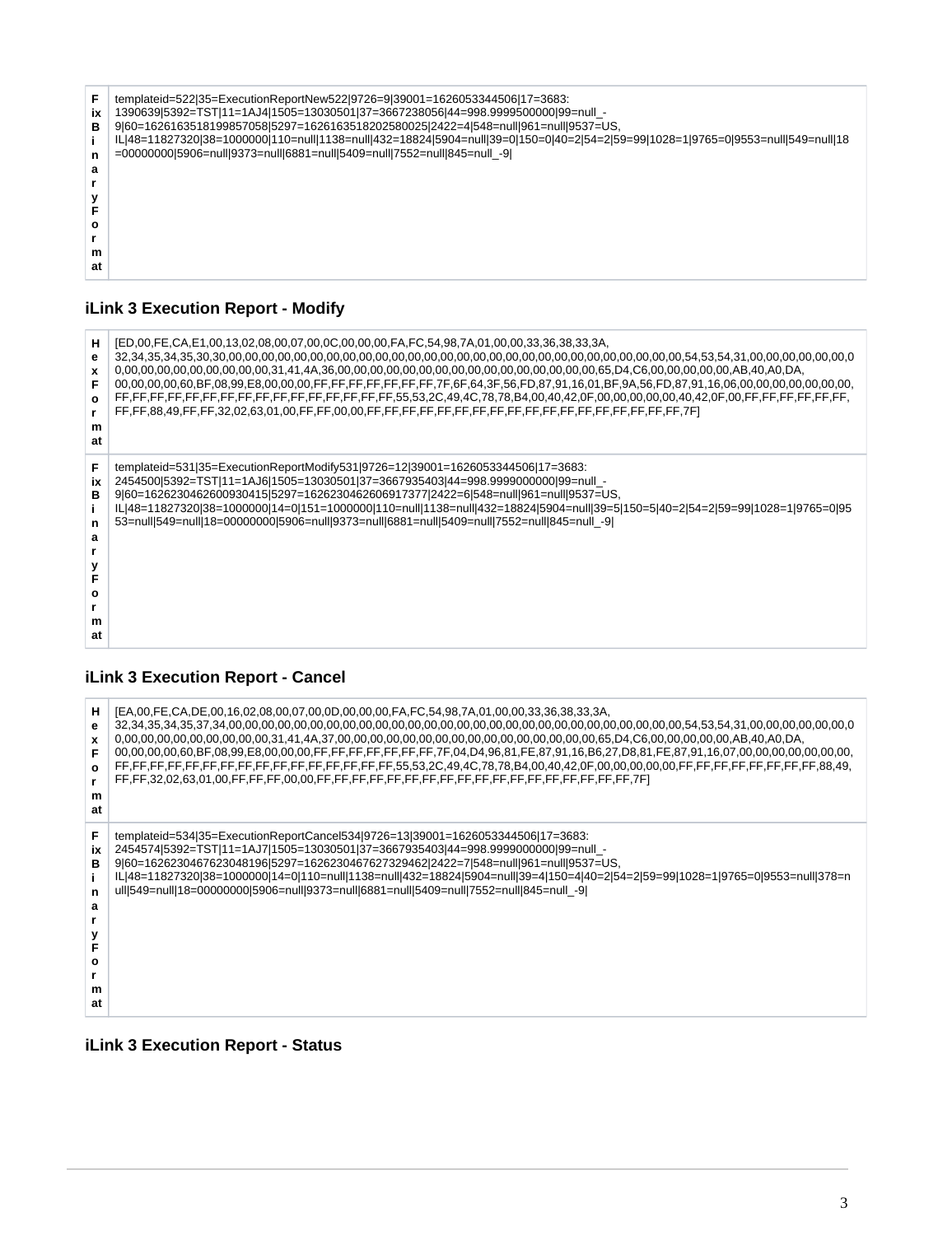| н<br>е<br>x<br>F<br>O<br>m<br>at            | [F4,01,FE,CA,E8,01,14,02,08,00,07,00,0F,00,00,00,FA,FC,54,98,7A,01,00,00,4E,                                                                                                                                                                                                                                                                                                                                                                                                   |
|---------------------------------------------|--------------------------------------------------------------------------------------------------------------------------------------------------------------------------------------------------------------------------------------------------------------------------------------------------------------------------------------------------------------------------------------------------------------------------------------------------------------------------------|
| F<br>ix<br>в<br>n<br>a<br>F<br>o<br>m<br>at | templateid=532 35=ExecutionReportStatus532 9726=15 39001=1626053344506 58=NA 17=0 5392=TST 11=1AJ8 1505=13030501 37=36679<br>42168 44=998.9999500000 99=null -<br>9 60=1626231169594000000 5297=1626231174651270290 2422=8 790=null 584=null 548=null 961=null 9537=US,<br>IL 48=11827320 38=1000000 14=0 151=1000000 110=0 1138=null 432=18824 39=0 150=I 40=2 54=2 59=99 1028=1 9765=0 912=null 549=n<br>ull 18=00000000 5906=null 9373=null 6881=null 5409=null 845=null -9 |

#### <span id="page-3-0"></span>**iLink 3 Execution Report - Trade Outright**

| н<br>е<br>$\mathbf{x}$<br>$\Omega$<br>m<br>at | .44.533,38,31,54,461,01,02,08,00,07,00,12,00,00,00,FA,FC,54,98,7A,01,00,00,33,36,38,33,3A,4D,3A,31,30,34,35,33,38,31,54,4E<br>.82.09.99.E8.00.00.00.FF.FF.FF.FF.FF.FF.FF.FF.7F.C6.A0.6D.C6.78.89.91.16.57.BC.DD.C6.78.89.91.16.0B.00.00.00.00.00.00.00.00.3C.2A<br>FF,88,49,FF,FF,A0,C9,34,07,00,00,00,00,FE,00,E1,F5,05,00,00,00,00,FE,FF,FF,FF,FF,FF,FF,TF,0F,00,01,40,E0,0F,<br>.48,00,00,00,00,40,42,0F,00,59,31,0B,29,00,01,40,E0,0F,48,00,00,00,00,48,52,49,45,00,24,09,1B,54,40,42,0F,00,05,64,00,E1,F5,<br>05,00,00,00,00,FE,A0,C9,34,07,00,00,00,00,FE] |
|-----------------------------------------------|------------------------------------------------------------------------------------------------------------------------------------------------------------------------------------------------------------------------------------------------------------------------------------------------------------------------------------------------------------------------------------------------------------------------------------------------------------------------------------------------------------------------------------------------------------------|
| ix                                            | templateid=525 35=ExecutionReportTradeOutright525 9726=18 39001=1626053344506 17=3683:M:                                                                                                                                                                                                                                                                                                                                                                                                                                                                         |
| в                                             | 1045381TN0010812 5392=TST 11=1AJ11 1505=13220028 31=1.2090000000 37=3667951070 44=998.9999500000 99=null_-                                                                                                                                                                                                                                                                                                                                                                                                                                                       |
| n                                             | 960=1626232092275613894 5297=1626232092282960983 2422=11 527=10812 548=null 961=null 9537=US,                                                                                                                                                                                                                                                                                                                                                                                                                                                                    |
| a                                             | IL 48=11827320 38=1000000 32=1000000 14=1000000 37711=14479911 1506=10812 820=null 151=0 75=18822 432=18824 39=2 150=F 40                                                                                                                                                                                                                                                                                                                                                                                                                                        |
| v                                             | =2 54=1 59=99 1028=1 9765=0 1057=1 549=null 18=00000000 5906=null 9373=null 6881=null 5409=null 7191=9 845=null_-                                                                                                                                                                                                                                                                                                                                                                                                                                                |
| o                                             | 9 828=null 378=null 64=18824 541=null 1056=1209000.00 381=1000000.00 6262=null -9 1362=1 1364=1.                                                                                                                                                                                                                                                                                                                                                                                                                                                                 |
| m                                             | 2090000000 1365=1000000 1363=Y1 1622=11 1795=1 1799=1.                                                                                                                                                                                                                                                                                                                                                                                                                                                                                                           |
| at                                            | 2090000000 1802=HRIE 1797=1411057956 1800=1000000 1796=5 1798=100 5542=1000000.00 5971=1209000.00                                                                                                                                                                                                                                                                                                                                                                                                                                                                |

#### **iLink 3 Execution Report - Order Elimination**

<span id="page-3-1"></span>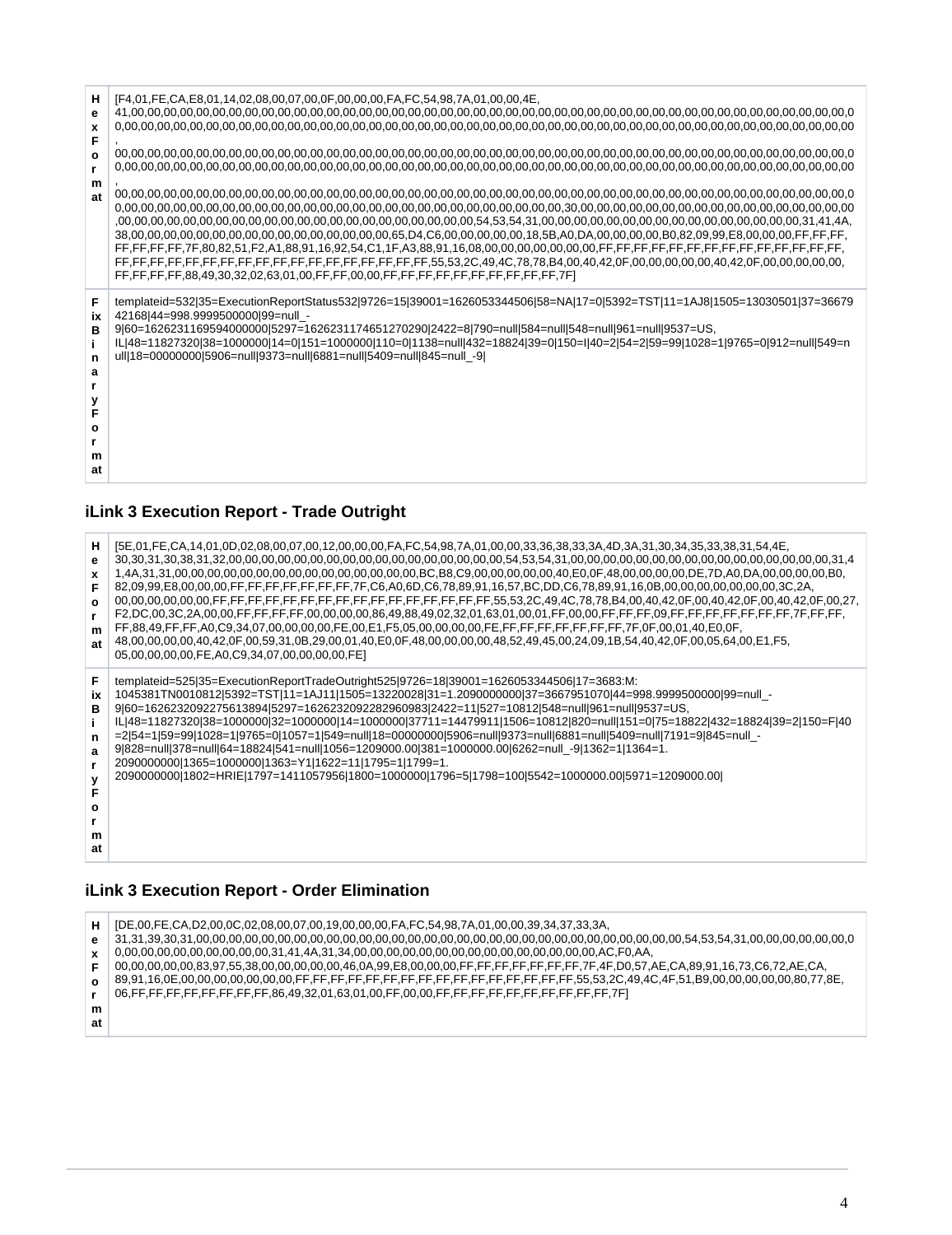| ix<br>в<br>n | templateid=524 35=ExecutionReportElimination524 9726=25 39001=1626053344506 17=9473:<br>11901 5392=TST 11=1AJ14 1505=11202732 37=945133443 44=999.000000000 99=null -<br>9 60=1626232444058849359 5297=1626232444060616307 2422=14 548=null 961=null 9537=US,<br>IL 48=12144975 14=0 38=110000000 110=null 1138=null 39=C 150=C 432=18822 40=2 54=1 59=99 1028=1 9765=0 549=null 18=00000000 5<br>906=null 9373=null 6881=null 5409=null 845=null -9 |
|--------------|------------------------------------------------------------------------------------------------------------------------------------------------------------------------------------------------------------------------------------------------------------------------------------------------------------------------------------------------------------------------------------------------------------------------------------------------------|
| а            |                                                                                                                                                                                                                                                                                                                                                                                                                                                      |
|              |                                                                                                                                                                                                                                                                                                                                                                                                                                                      |
|              |                                                                                                                                                                                                                                                                                                                                                                                                                                                      |
|              |                                                                                                                                                                                                                                                                                                                                                                                                                                                      |
| Ω            |                                                                                                                                                                                                                                                                                                                                                                                                                                                      |
|              |                                                                                                                                                                                                                                                                                                                                                                                                                                                      |
| m            |                                                                                                                                                                                                                                                                                                                                                                                                                                                      |
| at           |                                                                                                                                                                                                                                                                                                                                                                                                                                                      |
|              |                                                                                                                                                                                                                                                                                                                                                                                                                                                      |

# <span id="page-4-0"></span>**iLink 3 Execution Report - Reject**

| н<br>e<br>x<br>F<br>$\mathbf{o}$<br>r.<br>m<br>at | [E7,01,FE,CA,DB,01,0B,02,08,00,07,00,1A,00,00,00,FA,FC,54,98,7A,01,00,00,4F,72,64,65,72,73,20,6D,61,79,20,6E,6F,74,20,62,65,20,65,6E,<br>74,65,72,65,64,20,77,68,69,6C,65,20,74,68,65,20,6D,61,72,6B,65,74,20,69,73,20,66,6F,72,62,69,64,64,65,6E,<br>.00,00,00,00,00,85,97,55,38,00,00,00,00,00,46,0A,99,E8,00,00,00,FF,FF,FF,FF,FF,FF,FF,FF,4C,DC,95,FC,89,91,16,59,5B,FA,95,FC                                                                                                                                                          |
|---------------------------------------------------|--------------------------------------------------------------------------------------------------------------------------------------------------------------------------------------------------------------------------------------------------------------------------------------------------------------------------------------------------------------------------------------------------------------------------------------------------------------------------------------------------------------------------------------------|
| F<br>ix<br>в<br>n<br>a<br>O<br>m<br>at            | templateid=523 35=ExecutionReportReject523 9726=26 39001=1626053344506 58=Orders may not be entered while the market is<br>forbidden 17=9473:11902 5392=TST 11=1AJ15 1505=11202732 37=945133445 44=999.0000000000 99=null_-<br>9 60=1626232658396466287 5297=1626232658398436185 2422=15 548=null 961=null 9537=US,<br>IL 48=12144975 38=1000000 110=null 1138=null 103=7029 432=18822 5904=null 39=8 150=8 40=2 54=1 59=99 1028=1 9765=0 9553=null 5<br>49=null 18=00000000 5906=null 9373=null 6881=null 5409=null 7552=null 845=null -9 |

# <span id="page-4-1"></span>**iLink 3 Order Cancel Reject**

<span id="page-4-2"></span>

| н<br>е<br>x<br>F<br>o<br>m<br><b>at</b>     | [A5,01,FE,CA,99,01,17,02,08,00,07,00,1F,00,00,00,FA,FC,54,98,7A,01,00,00,54,68,69,73,20,6F,72,64,65,72,20,69,73,20,6E,6F,74,20,69,6E,<br>.20,74,68,65,20,62,6F,6F,6B,20,27,43,6C,4F,72,64,49,44,3A,20,31,41,4A,31,38,20,53,65,6E,64,65,72,43,6F,6D,70,49,44,3A,20,31,41,4A,<br>00,00,00,00,00,00,00,55,53,2C,49,4C,FD,07, 00,00,00,00,00,6E,5F,94,9E,03,8A,91,16,DD,B1,A2,9E,03,8A,91,16,12,00,00,00,00,00,00,00,00,00,00,55,53,2C,49,4C,FD,07,<br>FF,FF,01,00,FF,FF,FF,FF,FF,FF,FF,FF,FF,FF,FF |
|---------------------------------------------|-------------------------------------------------------------------------------------------------------------------------------------------------------------------------------------------------------------------------------------------------------------------------------------------------------------------------------------------------------------------------------------------------------------------------------------------------------------------------------------------------|
| F<br>ix<br>в<br>n<br>а<br>F<br>o<br>m<br>at | templateid=535 35=OrderCancelReject535 9726=31 39001=1626053344506 58=This order is not in the book 'ClOrdID: 1AJ18 SenderCompID:<br>1AJTST1' 17=9473:<br>11905 5392=TST 11=1AJ18 1505=11202732 39=U 434=1 37=945133446 60=1626232688607518574 5297=1626232688608457181 2422=18<br> 9537=US,IL 102=2045 5904=null 1028=1 9765=0 9553=null 9373=null 7552=null                                                                                                                                   |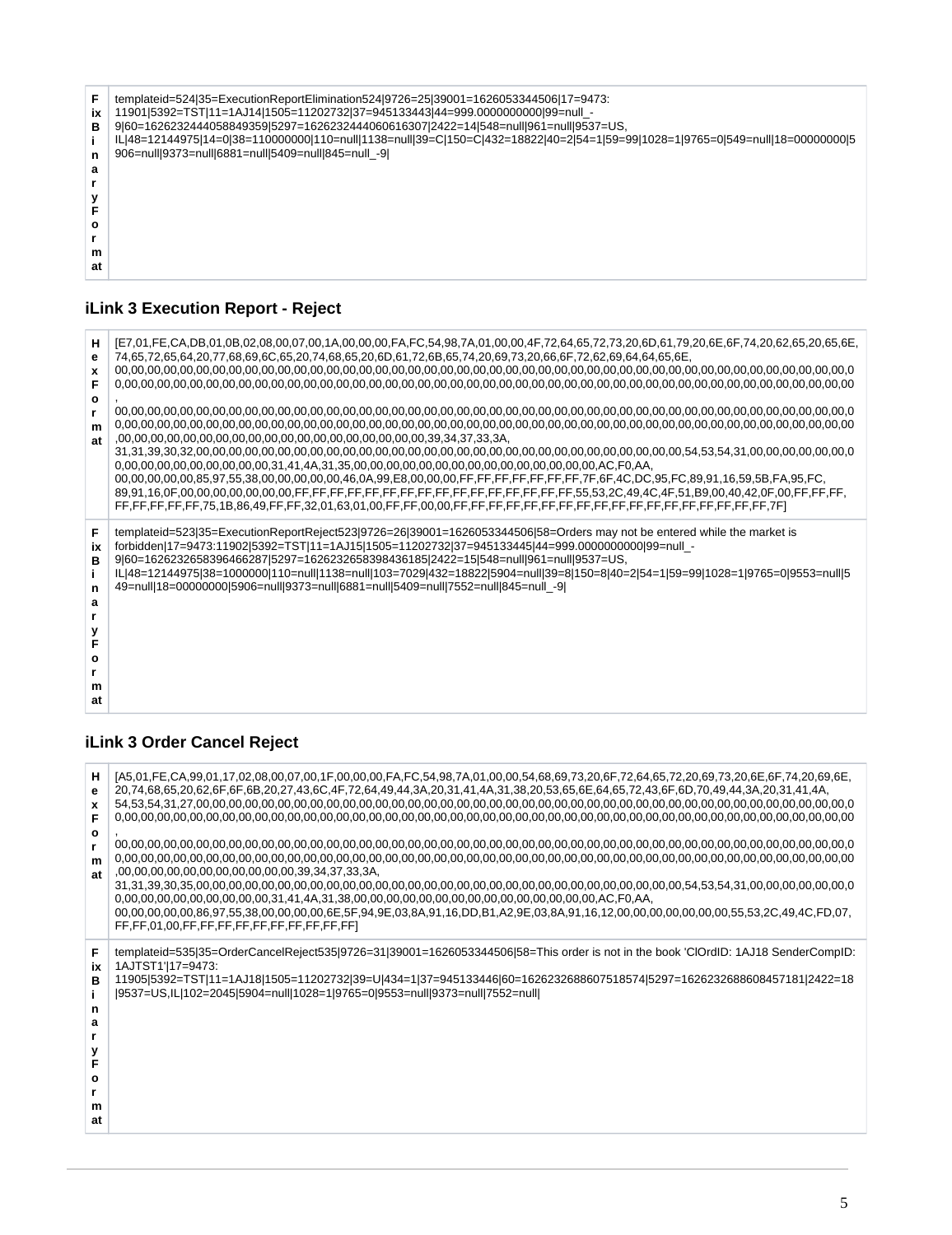# **iLink 3 Order Cancel Replace Reject**

| н<br>е<br>x<br>F<br>o<br>m<br>at            | [A5.01.FE.CA.99.01.18.02.08.00.07.00.22.00.00.00.FA.FC.54.98.7A.01.00.00.54.68.69.73.20.6F.72.64.65.72.20.69.73.20.6E.6F.74.20.69.6E.<br>.20,74,68,65,20,62,6F,6F,6B,20,27,43,6C,4F,72,64,49,44,3A,20,31,41,4A,32,30,20,53,65,6E,64,65,72,43,6F,6D,70,49,44,3A,20,31,41,4A,<br>FF,FF,01,00,FF,FF,FF,FF,FF,FF,FF,FF,FF,FF,FF                                  |
|---------------------------------------------|--------------------------------------------------------------------------------------------------------------------------------------------------------------------------------------------------------------------------------------------------------------------------------------------------------------------------------------------------------------|
| F<br>ix<br>в<br>n<br>a<br>F<br>ο<br>m<br>at | templateid=536 35=OrderCancelReplaceReject536 9726=34 39001=1626053344506 58=This order is not in the book 'ClOrdID: 1AJ20<br>SenderCompID: 1AJTST1' 17=9473:<br>11908 5392=TST 11=1AJ20 1505=11202732 37=0 60=1626232697198511115 5297=1626232697199861848 2422=20 9537=US,<br>IL 102=2045 5904=null 39=U 434=2 1028=1 9765=0 9553=null 9373=null 7552=null |

# <span id="page-5-0"></span>**iLInk 3 Party Details Definition Request Acknowledgment**

| н<br>e<br>x<br>F<br>O<br>m<br>at       | [F3,00, FE, CA, 9F, 00, 07, 02, 08, 00, 07, 00, 03, 00, 00, 00, 20, 8E, 53, 98, 7A,<br>,00,00,00,00,00,00,00,BC,B8,C9,00,00,00,00,00,00,5B,7B,A4,D1,0C,89,91,16,FF,FF,FF,FF,FF,FF,FF,FF,00,04,00,00,FF,FF,<br>00,59,41,00,39,30,00,00,00,00,00,00,39,30,00,00,00,00,00,00,00,FF,                                                                                            |
|----------------------------------------|-----------------------------------------------------------------------------------------------------------------------------------------------------------------------------------------------------------------------------------------------------------------------------------------------------------------------------------------------------------------------------|
| F<br>iх<br>в<br>n<br>а<br>Ω<br>m<br>at | templateid=519 35=PartyDetailsDefinitionRequestAck519 9726=3 39001=1626053250592 5149= 1731= 1505=13220028 5297=16262316286<br>07290203 2362=null 1878=0 582=4 1816=0 8000=null 819=null 1598=null 9708=null 1031=Y 1676=1 1324=A 1879=0 5290=12345 36023=123<br>45 9765=0 9553=null 1671=3 1691=TST1 1692=C 1693=1 1691=KENEBSCGW 1692=C 1693=24 1691=CSET 1692=C 1693=118 |

#### <span id="page-5-1"></span>**iLink 3 Party Details List Report**

<span id="page-5-2"></span>

| He<br>Fo<br>rm<br>at                   | BC,B8,C9,00,00,00,00,00,00,C1,B8,C9,00,00,00,00,00,79,78,B1,FC,0D,89,91,16,FF,FF,FF,FF,FF,FF,FF,FF,01.00.00.01.04.00.00,FF,FF,<br>00,59,39,30,00,00,00,00,00,00,39,30,00,00,00,00,00,00,00,FF,                                                                                                                                                                    |
|----------------------------------------|-------------------------------------------------------------------------------------------------------------------------------------------------------------------------------------------------------------------------------------------------------------------------------------------------------------------------------------------------------------------|
| Fi<br>Bi<br>na<br>ry<br>Fo<br>rm<br>at | templateid=538 35=PartyDetailsListReport538 9726=4 39001=1626053250592 1731= 1505=13220028 1510=13220033 5297=162623163362<br>4529017 2362=null 1512=1 1511=0 893=1 582=4 1816=0 8000=null 819=null 1598=null 9708=null 1031=Y 5290=12345 36023=12345 9765=<br>0 9553=null 1671=3 1691=TST1 1692=C 1693=1 1691=KENEBSCGW 1692=C 1693=24 1691=CSET 1692=C 1693=118 |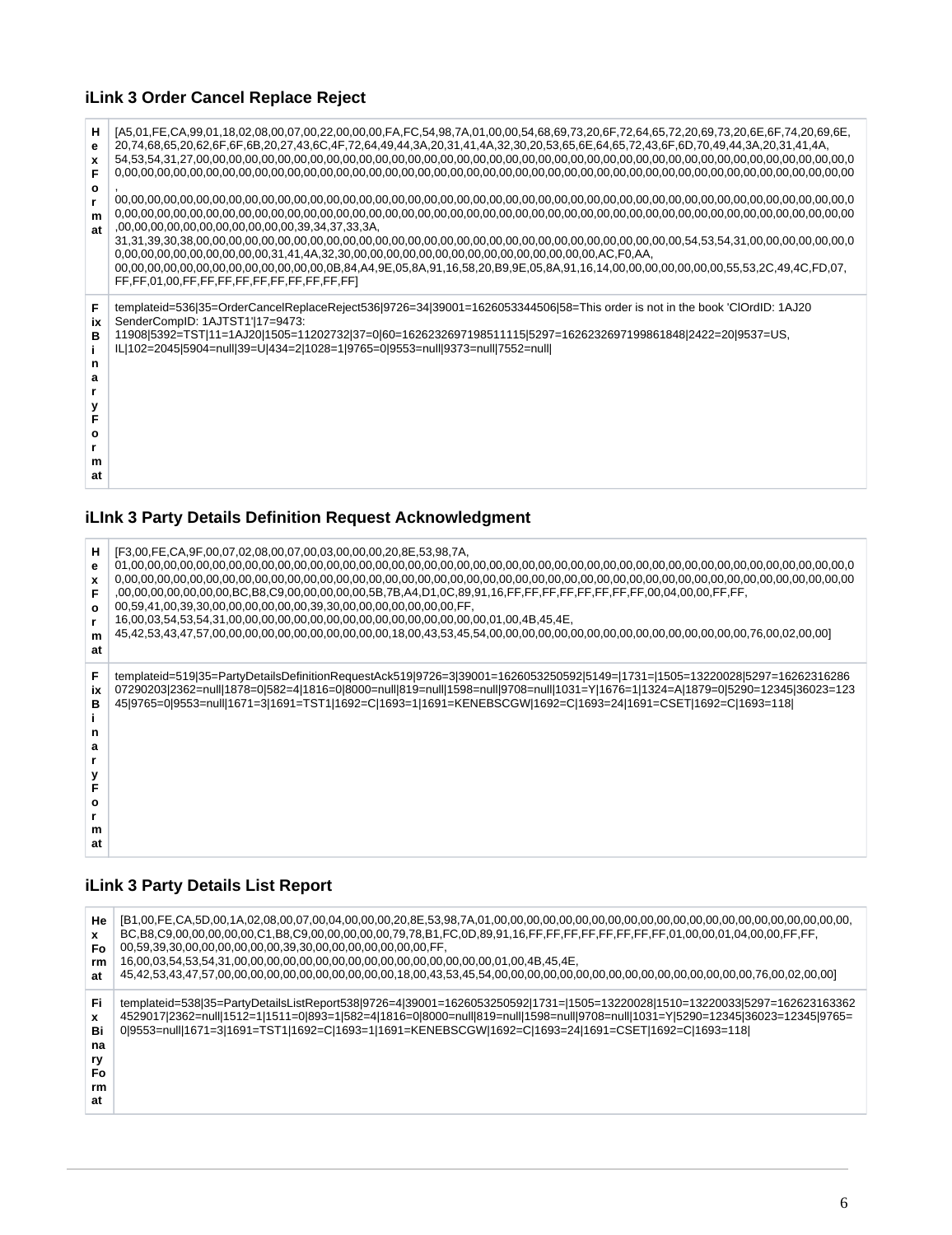## **iLink 3 Execution Report Pending Cancel**

| н<br>е<br>x<br>O<br>m<br>at               | [CE,00,FE,CA,C2,00,34,02,08,00,07,00,02,00,00,00,E5,AC,11,A3,7A,01,00,00,39,34,37,33,3A,<br>97,55,38,00,00,00,00,00,46,0A,99,E8,00,00,00,4C,A7,9A,E0,BC,8A,91,16,E1,51,B5,E0,BC,8A,91,16,02,00,00,00,00,00,00,00,00,55,53,2C,49,4C,<br>FF,FF,FF,FF,FF,7F1                                                                                                                                             |
|-------------------------------------------|-------------------------------------------------------------------------------------------------------------------------------------------------------------------------------------------------------------------------------------------------------------------------------------------------------------------------------------------------------------------------------------------------------|
| Fi.<br>x<br>в<br>in<br>ar<br>ο<br>m<br>at | templateid=564 35=ExecutionReportPendingCancel564 9726=2 39001=1626233482469 17=9473:<br>11916 5392=TST 11=1AJ2 1505=11202732 37=945133454 44=999.<br>000000000060=1626233484284176204 5297=1626233484285923809 2422=2 9537=US,<br>IL 48=12144975 38=110000000 14=0 151=110000000 110=null 1138=null 432=18822 39=6 150=6 40=2 54=1 59=99 1028=1 9765=0 9553=n<br>ull 9373=null 7552=null 845=null -9 |

# <span id="page-6-0"></span>**iLink 3 Execution Report Pending Replace**

| н<br>е<br>O<br>m<br>at              | [CF,00,FE,CA,C3,00,35,02,08,00,07,00,05,00,00,00,E5,AC,11,A3,7A,01,00,00,39,34,37,33,3A,<br>97,55,38,00,00,00,00,00,46,0A,99,E8,00,00,00,91,2F,0D,C1,ED,8A,91,16,2C,EC,29,C1,ED,8A,91,16,04,00,00,00,00,00,00,00,00,00,55,53,2C,49,4<br>FF,FF,FF,FF,FF,FF,7FI                                                                                                                                               |
|-------------------------------------|-------------------------------------------------------------------------------------------------------------------------------------------------------------------------------------------------------------------------------------------------------------------------------------------------------------------------------------------------------------------------------------------------------------|
| Fi<br>x<br>в<br>in<br>ar<br>m<br>at | templateid=565 35=ExecutionReportPendingReplace565 9726=5 39001=1626233482469 17=9473:<br>11919 5392=TST 11=1AJ4 1505=11202732 37=945133455 44=999.<br>000000000060=1626233694208208785 5297=1626233694210092076 2422=4 9537=US,<br>IL 48=12144970 38=10000000 14=0 151=10000000 110=null 1138=null 432=18822 39=E 150=E 40=2 54=1 59=99 1028=1 9765=0 9553=null <br>9373=null 5409=0 7552=null 845=null -9 |

# <span id="page-6-1"></span>**iLink 3 Business Reject**

| н  | [56,01,FE,CA,4A,01,09,02,08,00,07,00,1B,00,00,00,FA,FC,54,98,7A, |
|----|------------------------------------------------------------------|
| е  |                                                                  |
|    |                                                                  |
| F  |                                                                  |
| O  |                                                                  |
|    |                                                                  |
| m  |                                                                  |
| at |                                                                  |
|    |                                                                  |
|    |                                                                  |
|    | 05,01,00,44,00,00,01,FF]                                         |
|    |                                                                  |